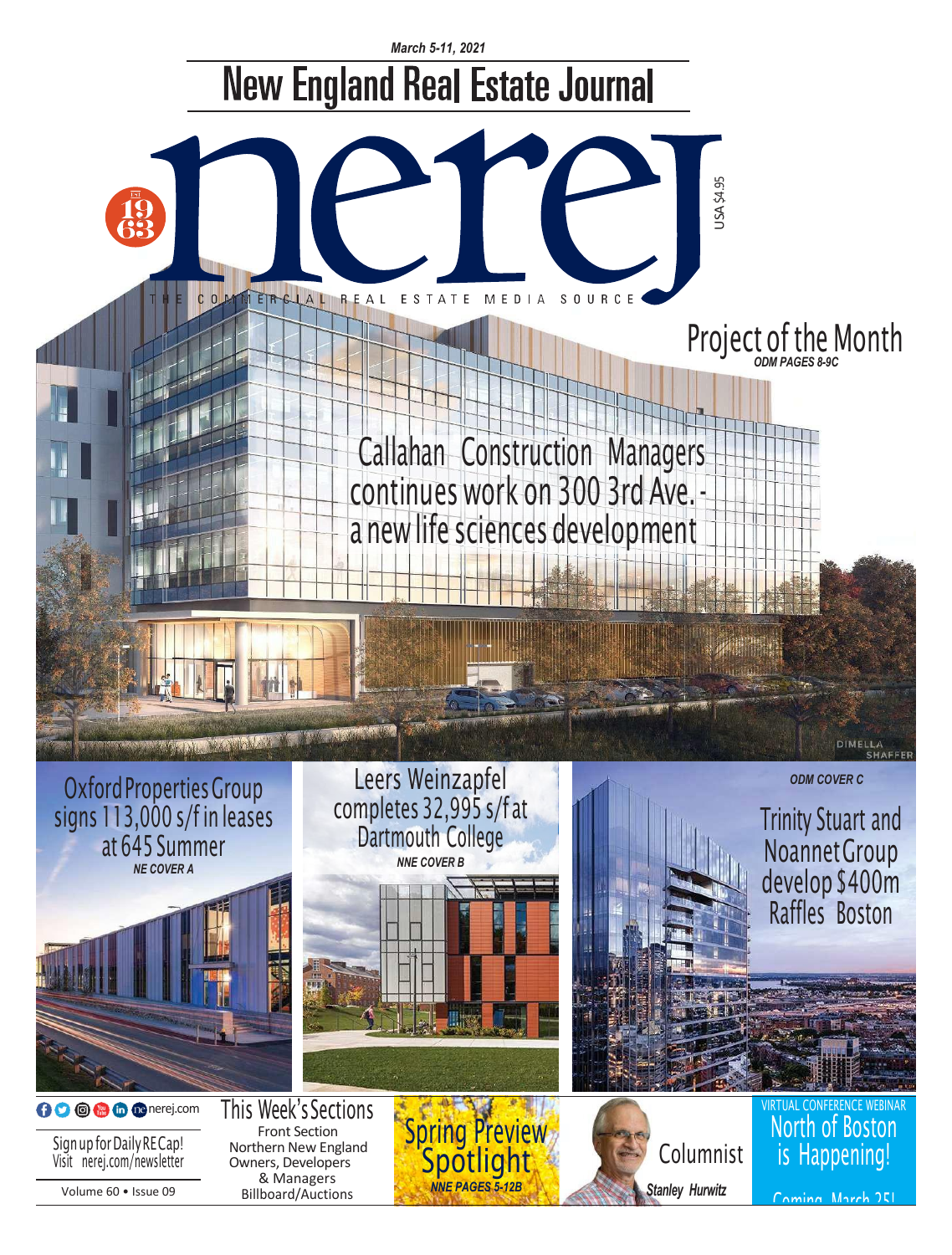## **Trinity Stuart LLC and Cain International develop \$400 milion, 35-story, LEED Gold Raffles Boston**

March 05, 2021 - [Owners Developers & Managers](https://nerej.com/section/ODM)



**Boston, MA** Despite these trying times, Raffles Boston Back Bay Hotel & Residences forges ahead, and marks a milestone as its structure goes vertical. Opening in 2022, the 35-story, LEED Gold \$400 million project will be the first mixed-use property in North America for Raffles Hotels & Resorts, a world-renowned and iconic hospitality brand that continues to grow.

Raffles Boston is developed in a joint venture between Trinity Stuart LLC – a partnership between two Boston entities: developer Jordan Warshaw's The Noannet Group and hotelier Gary Saunders' Saunders Hotel Group – alongside Cain International, the privately held investment firm led by Jonathan Goldstein. Accor, the Parisbased parent of Raffles Hotels & Resorts, is the hotel management partner, and Madison Realty Capital is providing construction financing.

In what is a rare occurrence within the city real estate, Raffles Boston secured the air rights over the adjoining University Club, allowing it to soar to 35 stories through the use of a cantilever structure designed by structural engineers McNamara Salvia. Architectural firm, The Architectural Team, Inc. (TAT) spearheaded Raffles Boston's exterior, transforming its relatively narrow urban footprint through engineering ingenuity.

Suffolk leads the project's complex build. Following Raffles Boston's fall 2019 groundbreaking, construction focused on demolition and below ground work for over a year. In the spring of 2020, after a 10-week COVID-19 shutdown, Suffolk reignited work as safely and quickly as possible, working with the city in order to take a proactive approach to COVID-19 safety protocols and offer workers the highest quality of protection.

Last month, 1,428 cubic yards of concrete was placed for Raffles Boston's seven-foot thick mat slab, which equates to 6 million pounds of concrete and 13 miles of rebar. Prior to pouring the mat slab, a dense field of six-foot wide caissons was drilled 150 feet into bedrock, following which 1.5 million pounds of steel plate girders, fabricated from three-inch thick steel plate, tied the grid of caissons together. The concrete structural core and columns that form the building's aboveground structure rest on this concrete mat slab.

The Tower Crane, active as of today, sits on the corner of Stuart St. and Trinity Place, and is 150-feet tall. It will climb up to 512 feet as the building tops out. Working on two shifts, the Tower Crane focuses on the concrete core structure during the first shift, and erecting the first six floors of steel on its swing shift. Once Raffles Boston reaches the seventh floor, the crane will revert back to work on the building's concrete core and superstructure until the project's topping out.